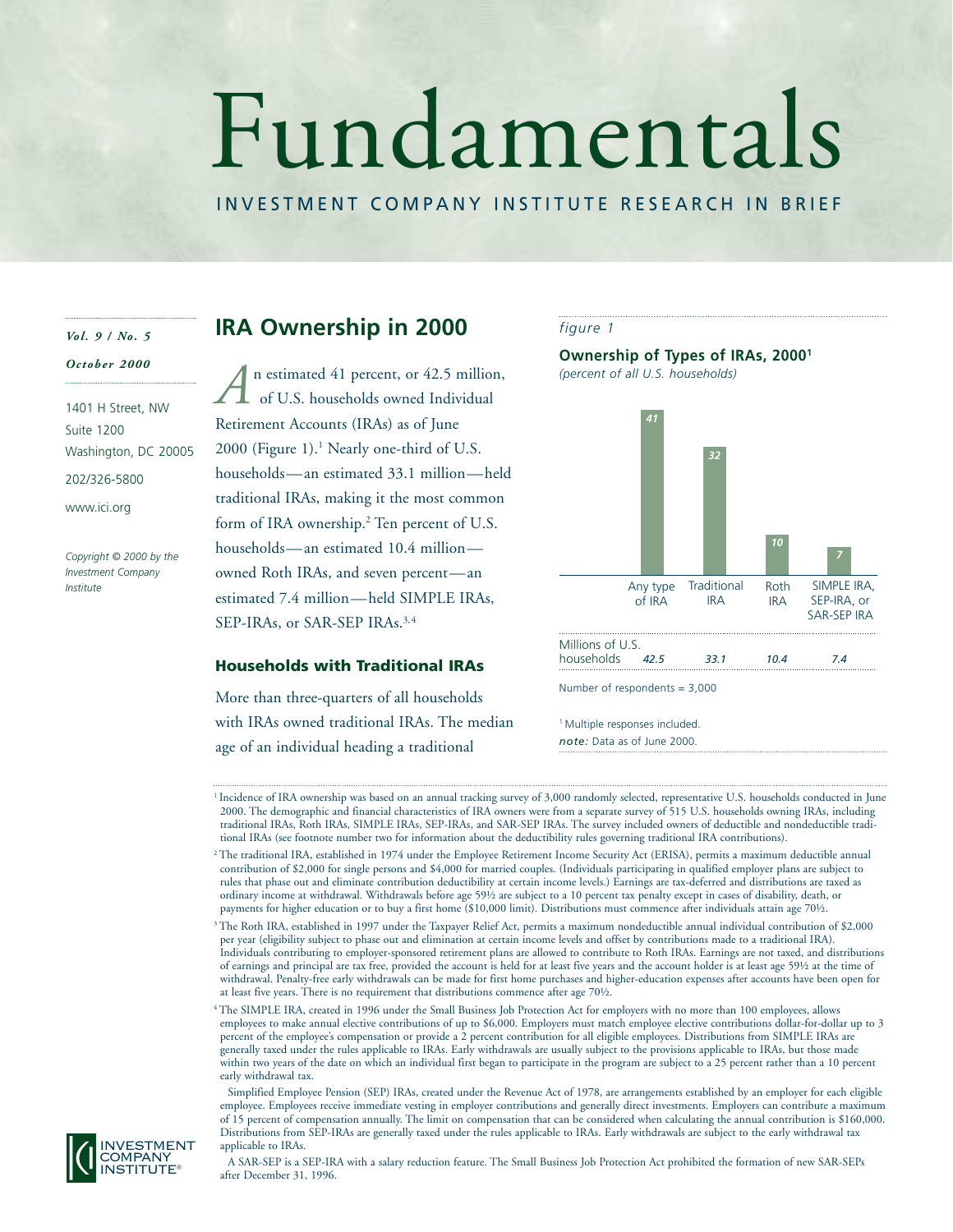### *figure 2*

# **Characteristics of U.S. Households Owning Traditional, Roth, and Employer-sponsored IRAs**

|                                                    | Own<br><b>Traditional</b><br>IRA | Own<br><b>Roth</b><br><b>IRA</b> | Own<br><b>Employer-sponsored</b><br>IRA <sup>4</sup> |
|----------------------------------------------------|----------------------------------|----------------------------------|------------------------------------------------------|
| <b>Median</b>                                      |                                  |                                  |                                                      |
| Age of household head                              | 53 years                         | 44 years                         | 43 years                                             |
| Household income                                   | \$62,500                         | \$64,000                         | \$74,300                                             |
| Household financial assets <sup>1</sup>            | \$200,000                        | \$142,700                        | \$103,400                                            |
| Household financial assets in<br>all types of IRAs | \$32,000                         | \$12,400                         | \$25,100                                             |
| <b>Mean</b>                                        |                                  |                                  |                                                      |
| Age of household head                              | 53 years                         | 45 years                         | 45 years                                             |
| Household income                                   | \$92,100                         | \$89,600                         | \$159,700                                            |
| Household financial assets <sup>1</sup>            | \$311,100                        | \$248,800                        | \$233,700                                            |
| Household financial assets in<br>all types of IRAs | \$95,500                         | \$75,200                         | \$76,600                                             |
| Percent                                            |                                  |                                  |                                                      |
| Married                                            | 68                               | 64                               | 70                                                   |
| College or post-graduate degree <sup>2</sup>       | 62                               | 67                               | 59                                                   |
| Employed full- or part-time <sup>2</sup>           | 66                               | 90                               | 86                                                   |
| Self-employed <sup>2</sup>                         | 13                               | 14                               | 25                                                   |
| Retired from lifetime occupation <sup>2</sup>      | 33                               | 14                               | 13                                                   |
| Own:3                                              |                                  |                                  |                                                      |
| Mutual funds                                       | 79                               | 83                               | 78                                                   |
| Individual stock                                   | 61                               | 63                               | 62                                                   |
| Individual bonds                                   | 29                               | 28                               | 33                                                   |
| Fixed or variable annuities                        | 32                               | 38                               | 37                                                   |
| Whole life insurance with a cash value             | 53                               | 47                               | 54                                                   |
| Real estate other than primary residence           | 32                               | 35                               | 33                                                   |
| Defined contribution plan: <sup>3</sup>            | 66                               | 77                               | 65                                                   |
| $401(k)$ plan                                      | 53                               | 63                               | 53                                                   |
| Some other type of defined<br>contribution plan    | 29                               | 31                               | 31                                                   |
| Defined benefit plan                               | 49                               | 50                               | 41                                                   |
| Traditional IRA                                    | 100                              | 59<br>.                          | 51<br>.                                              |
| Roth IRA                                           | 18                               | 100                              | 18                                                   |
| Employer-sponsored IRA <sup>4</sup>                | 9                                | 11                               | 100                                                  |

<sup>1</sup> Includes assets in employer-sponsored retirement plans but excludes primary residence.

2 Percent of household heads.

<sup>3</sup> Multiple responses included. Data reported are for the household.

4 Includes SIMPLE IRAs, SEP-IRAs, and SAR-SEP IRAs.

*note:* Data as of July 2000. Number of respondents varies.

IRA household was 53 (Figure 2). The median income in these households was \$62,500, and the median household financial assets were \$200,000.5 The median household assets in traditional IRAs was \$30,000, typically in two accounts (Figure 3). Nearly half of traditional IRA households had "rolled over" assets from employer-sponsored retirement plans into traditional IRA accounts.

### *figure 3*

# **Characteristics of U.S. Households Owning Traditional IRAs**

| Median <sup>1</sup>                                                             |          |
|---------------------------------------------------------------------------------|----------|
| Amount in traditional IRAs                                                      | \$30,000 |
| Amount contributed to traditional IRAs<br>for tax-year $19992$                  | \$2,000  |
| Number of traditional IRAs owned                                                | 2        |
| Mean <sup>1</sup>                                                               |          |
| Amount in traditional IRAs                                                      | \$85,600 |
| Amount contributed to traditional IRAs<br>for tax-year 1999 <sup>2</sup>        | \$2,100  |
| Number of traditional IRAs owned                                                | 2        |
| Percent <sup>1</sup>                                                            |          |
| Traditional IRA includes rollover from an<br>employer-sponsored retirement plan | 46       |
| Contributed to a traditional IRA<br>in tax-year 1999                            | 31       |
| Planning to convert a traditional IRA<br>to a Roth IRA in tax-year 2000         | 7        |
| Own traditional IRA: <sup>3</sup>                                               |          |
| Household head                                                                  | 93       |
| Spouse                                                                          | 44       |
| Dependent children                                                              | 3        |
| Year first traditional IRA was opened:                                          |          |
| Before 1986                                                                     | 49       |
| 1986 to 1990                                                                    | 21       |
| 1991 or later                                                                   | 30       |
| Made a withdrawal from a<br>traditional IRA in 1999                             | 14       |
|                                                                                 |          |

1 Data reported are for the household.

2 Of those who contributed to a traditional IRA in tax-year 1999.

<sup>3</sup> Multiple responses included.

*note:* Data as of July 2000. Number of respondents varies.

5 Household financial assets include holdings in employer-sponsored retirement plans but exclude primary residence.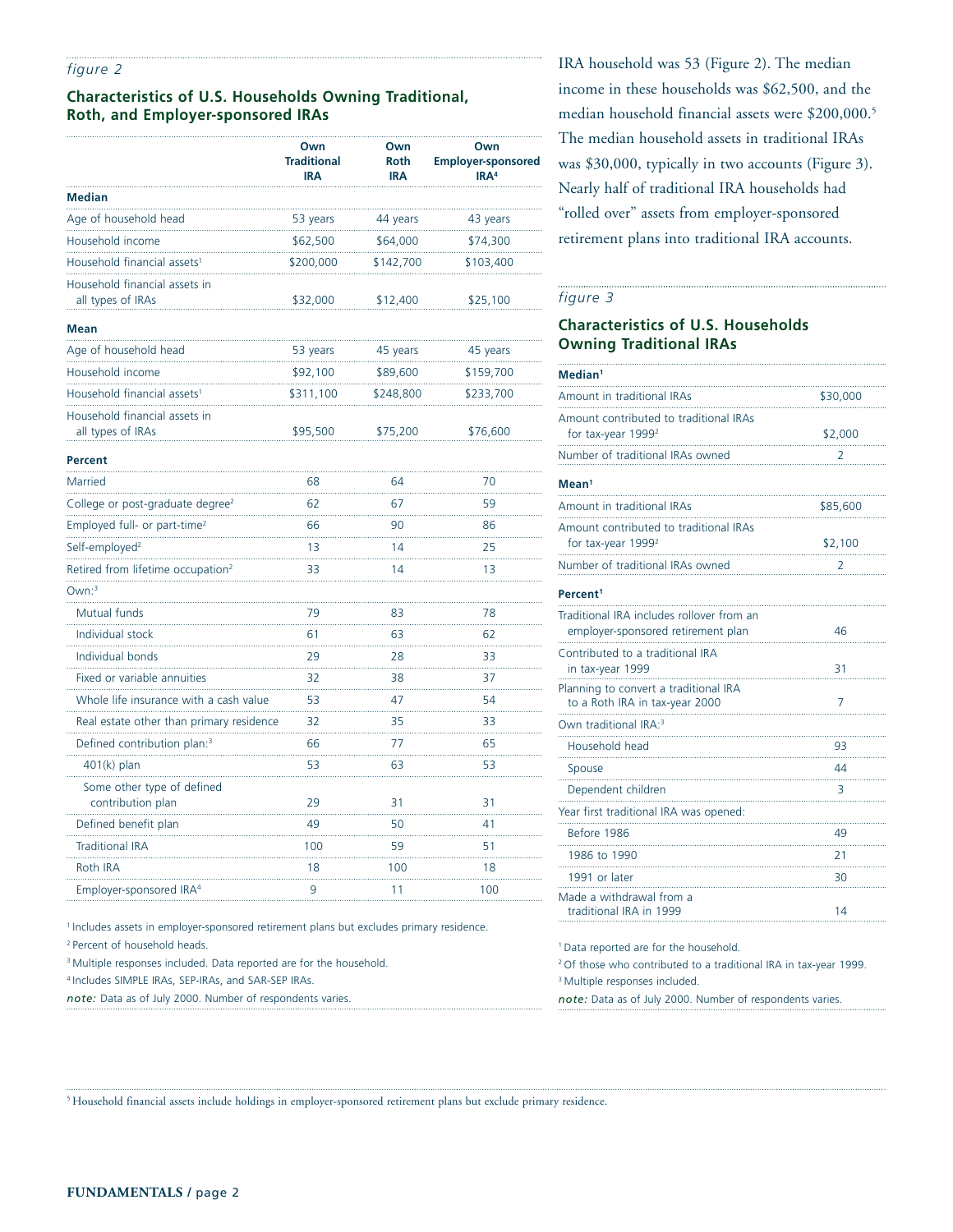### *figure 4*

# **Characteristics of U.S. Households Contributing to Traditional and Roth IRAs**

|                                                 |                                              | <b>Households Owning Traditional IRAs</b>                            |                                       | <b>Households Owning Roth IRAs</b>                            |
|-------------------------------------------------|----------------------------------------------|----------------------------------------------------------------------|---------------------------------------|---------------------------------------------------------------|
|                                                 | Contributed<br>to Traditional IRA<br>in 1999 | Did not<br><b>Contribute to</b><br><b>Traditional IRA</b><br>in 1999 | Contributed<br>to Roth IRA<br>in 1999 | Did not<br><b>Contribute to</b><br><b>Roth IRA</b><br>in 1999 |
| <b>Median</b>                                   |                                              |                                                                      |                                       |                                                               |
| Age of household head                           | 49 years                                     | 56 years                                                             | 44 years                              | 44 years                                                      |
| Household income                                | \$62,500                                     | \$60,600                                                             | \$65,200                              | \$63,200                                                      |
| Household financial assets <sup>1</sup>         | \$200,000                                    | \$230,000                                                            | \$127,400                             | \$153,700                                                     |
| Household financial assets in all types of IRAs | \$30,000                                     | \$35,000                                                             | \$12,000                              | \$20,000                                                      |
| <b>Mean</b>                                     |                                              |                                                                      |                                       |                                                               |
| Age of household head                           | 49 years                                     | 56 years                                                             | 44 years                              | 45 years                                                      |
| Household income                                | \$110,200                                    | \$82,400                                                             | \$82,200                              | \$99,700                                                      |
| Household financial assets <sup>1</sup>         | \$258,200                                    | \$339,000                                                            | \$227,600                             | \$272,800                                                     |
| Household financial assets in all types of IRAs | \$88,800                                     | \$98,700                                                             | \$68,700                              | \$83,100                                                      |
| <b>Percent</b>                                  |                                              |                                                                      |                                       |                                                               |
| Employed full- or part-time <sup>2</sup>        | 82                                           | 59                                                                   | 96                                    | 82                                                            |
| Retired from lifetime occupation <sup>2</sup>   | 20                                           | 38                                                                   | 11                                    | 17                                                            |
| Own a defined contribution plan <sup>3</sup>    | 74                                           | 63                                                                   | 78                                    | 76                                                            |
|                                                 |                                              |                                                                      |                                       |                                                               |

<sup>1</sup> Includes assets in employer-sponsored retirement plans but excludes primary residence.

2 Percent of household heads.

<sup>3</sup> Multiple responses included. Data reported are for the household.

*note:* Data as of July 2000. Number of respondents varies.

Eighteen percent of traditional IRA households also owned Roth IRAs. Sixty-six percent of traditional IRA households participated in defined contribution retirement plans, and about half were covered by defined benefit plans (Figure 2).

Thirty-one percent of traditional IRA households—an estimated 10.3 million—contributed to their traditional IRA accounts in tax-year 1999, with a median contribution of \$2,000 per household (Figure 3). The median age of traditional IRA contributors was 49, seven years younger than noncontributing traditional IRA owners (Figure 4). Non-contributors were more likely to be retired than contributors.

Fourteen percent of traditional IRA households made a withdrawal from a traditional IRA in 1999, with retired households conducting the vast majority

# *figure 5*

# **Where IRA Account Was Held<sup>1</sup>**

*(percent of U.S. households owning each type of IRA)*

|                                     | <b>Traditional IRA</b> | <b>Roth IRA</b> |
|-------------------------------------|------------------------|-----------------|
| Full-service brokerage              | 32                     | 28              |
| Mutual fund company                 | RΩ                     |                 |
| Bank or savings institution         |                        |                 |
| Independent financial planning firm |                        | 74              |
| Discount brokerage                  |                        |                 |
| Insurance company                   |                        |                 |
|                                     |                        |                 |

<sup>1</sup> Multiple responses included.

*note:* Data as of July 2000. Number of respondents varies.